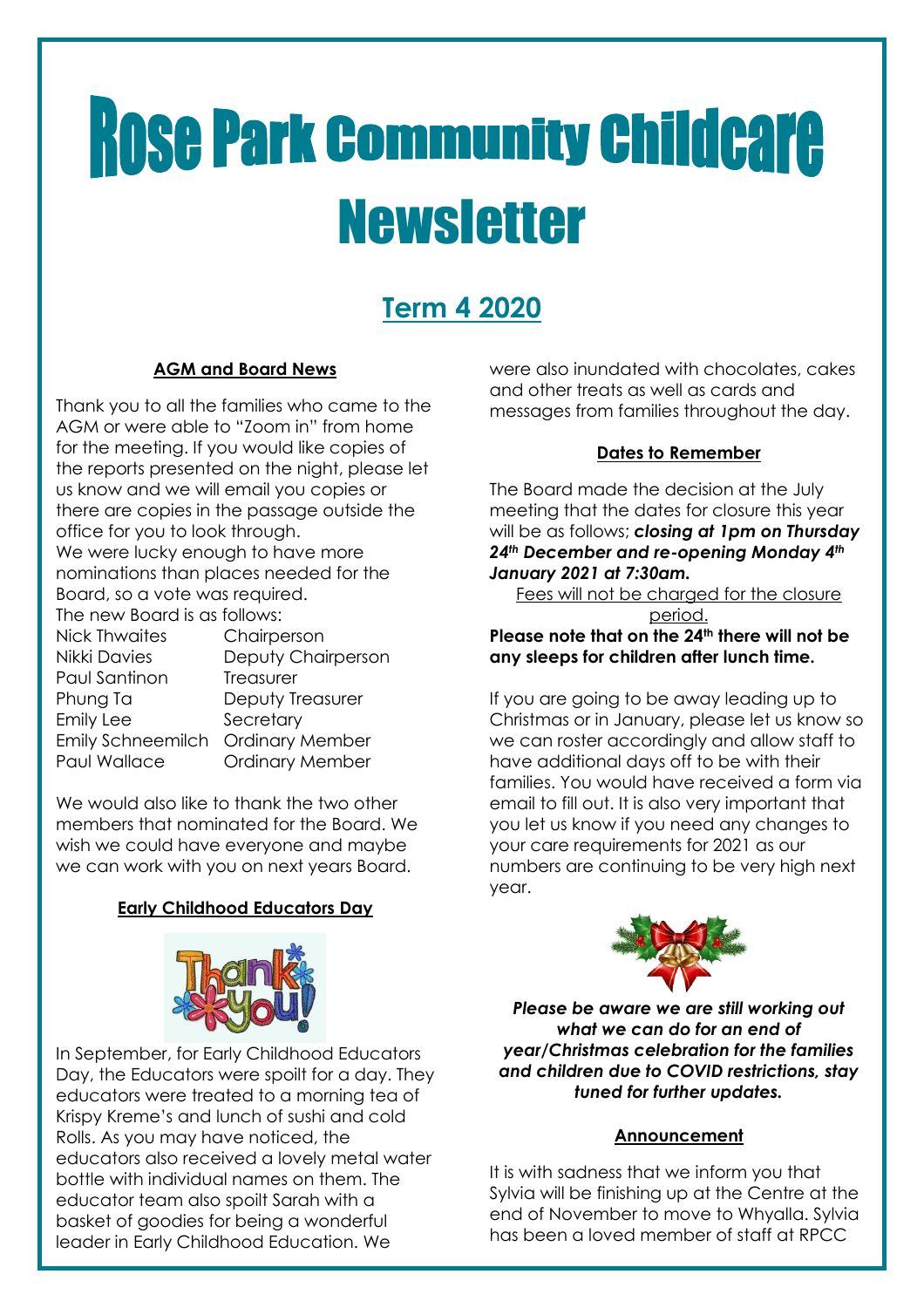since January 2017. We are currently in the process of recruitment for the position in the toddlers. We wish Sylvia all the best in her new endeavour.

#### **SunSmart**



As per our SunSmart policy, children and educators are required to wear hats and sunscreen from the beginning of August through to the end of April. Please ensure that your child has an appropriate hat that fits and covers well, at childcare and has sunscreen applied before they arrive at care. We will re-apply after lunch/sleep. We have the Cancer Council Everyday Sunscreen 30+. If your child requires a different type of sunscreen due to skin irritations, please supply your own, with your child's name on the bottle, in date and in the original container.

#### **Illness**

You would have all received the recent emails about illness at the centre. We just want to say that we understand that it is hard to take the time off work when your child is unwell, but at the same time what seems like a general illness in an older child can lead to something very serious and at times lead to intensive care hospitalisation in young babies, the elderly and adults with comprised immune systems. We want to take care of everyone in our community and staying at home for even one day if you or your child is unwell can help stop the spread of further illness.



A very helpful tool is Staying Healthy in Child Care, 5<sup>th</sup> Edition, see the link below to view more about hygiene and fact sheets on more than 40 childhood illnesses with the incubation periods and how long is recommended to stay away from care. **https://www.nhmrc.gov.au/sites/default/files/ documents/reports/clinical%20guidelines/ch 55-staying-healthy.pdf**

#### **Casual employees**

*A month or so ago, we sent out a newsletter listing our casual educators. Here are a couple more profiles:*



Hello! My name is Tijana Maric and I have been a casual educator at Rose Park for over two years. I completed my Certificate III as part of my high school

studies in 2016 and am currently studying a Bachelor of Laws and Bachelor of Arts at the University of Adelaide. I am passionate about making the world a better place and am especially passionate about the rights and best interests of children. In my spare time I enjoy listening to hip hop and chilling with my two cats.



Hello! My name is Elena. I joined Rose Park Community Childcare team as a casual educator last month. I finished my studies at TAFE the Diploma of Early Childhood Education and Care in June 2017 and

since then, I had been working in a few different centres having valuable experience with different learning approaches and environments.

I came from a very diverse, culturally appreciative background. I speak Russian, Hebrew and English, however Russian is my first and primary language. I love caring for children, arranging activities and being involved in children's play, negotiating and providing emotional support with patience and love. My diverse background, social and friendly nature helps me to connect with children and adults from culturally and linguistically diverse backgrounds. I am creative and enthusiastic, and sensitive to children's individual needs. I am dedicated to providing high quality service to children and parents and look forward to demonstrating my skills.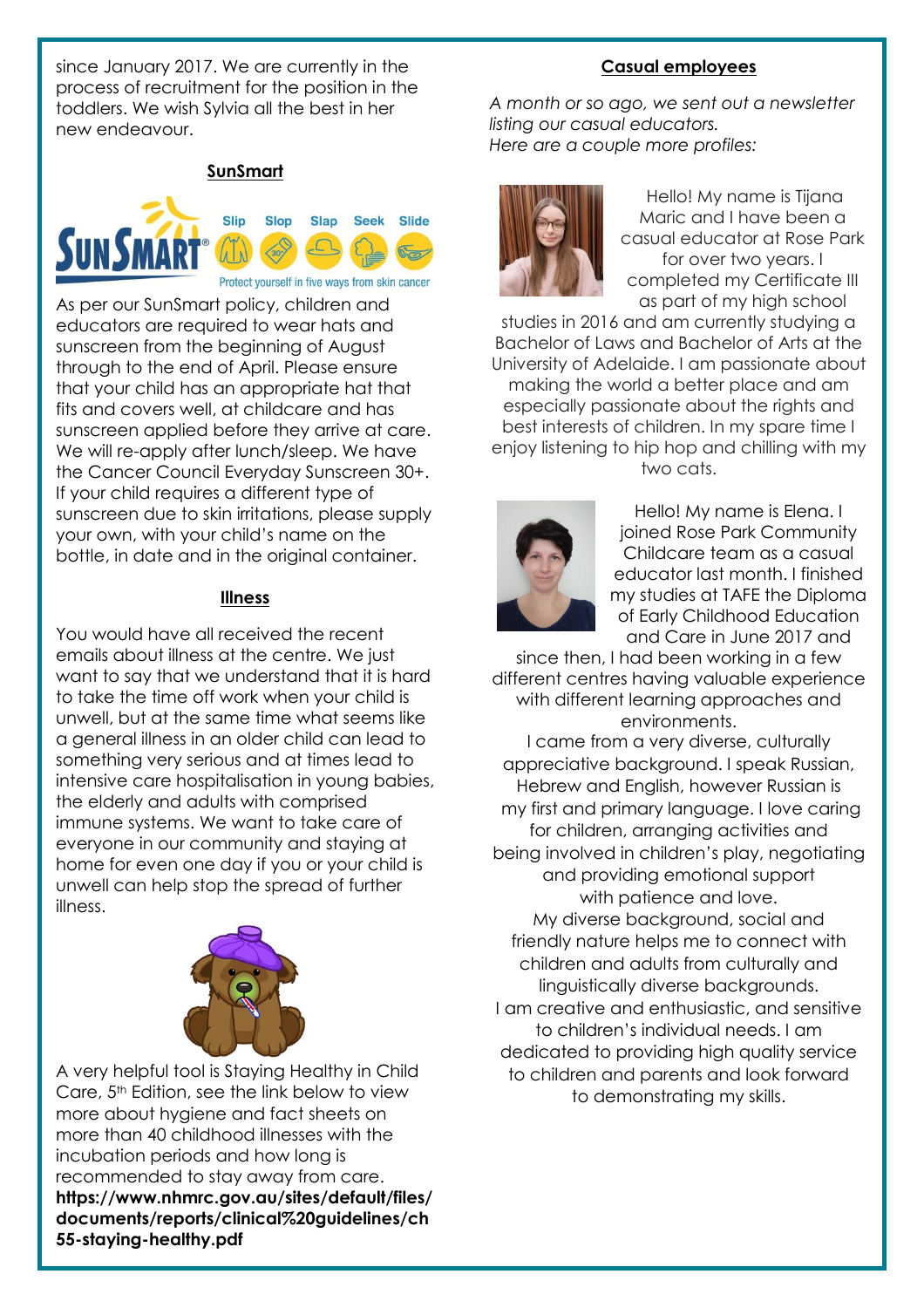

## **Name:** Lisa **Role at RPCC:**

Assistant Director

#### **Who Lives at your House:**

My husband of nearly 14 years Mark, 2 sons Lucas 12 and Hamish 8, who both came through the centre as babies until they started school. As well as our COVID addition dog Lilly, RSPCA rescue, Staffy x Kelpie.

#### **Favourite TV Show:**

Nothing in particular at the moment, but usually binge a series on Netflix or go back to old series on 7plus or 9now.

#### **Favourite Band:**

Pretty diverse….. from G'n'R and The Whitlams and good Aussie rock!

#### **Likes:**

Catching up and going out for dinner and drinks with friends.

#### **Dislikes:**

Spicy Food.

#### **Favourite Part of My Job:**

Variety that my position offers, some days in rooms, some in office, stepping up as Acting Director when needed.

#### **If I won a Million Dollars:**

Pay off the house and pay school fees in advance to make later life more comfortable, then go on a big holiday (when we are able to travel again!).



#### **Name:**

Sarah R **Role at RPCC:**

#### **Director**

#### **Who lives at your house?**

My husband of 25 years, Daryle and my 17 year-old son Joshua

**Favourite TV show / movie:**

My comfort show is Gilmore Girls. I love the movies 'Dirty Dancing',

'Armageddon' and 'Independence Day'.

# **Current favourite Album/ Artist / Band:**

I recently celebrated my 50<sup>th</sup> and put together a playlist from the past 5 decades. It was fun listening to lots of songs from your youth.

#### **Likes:**

Spending time with my husband and son. Going to the movies when there was more on. Pottering around home.

#### **Dislikes:**

Spiders and snakes

#### **Favourite part of my job**:

Getting big smiles or hugs from the children. **If I won a million Dollars:**

#### I would help my extended family pay off some things and go on a holiday to America (like Lisa said, when we can).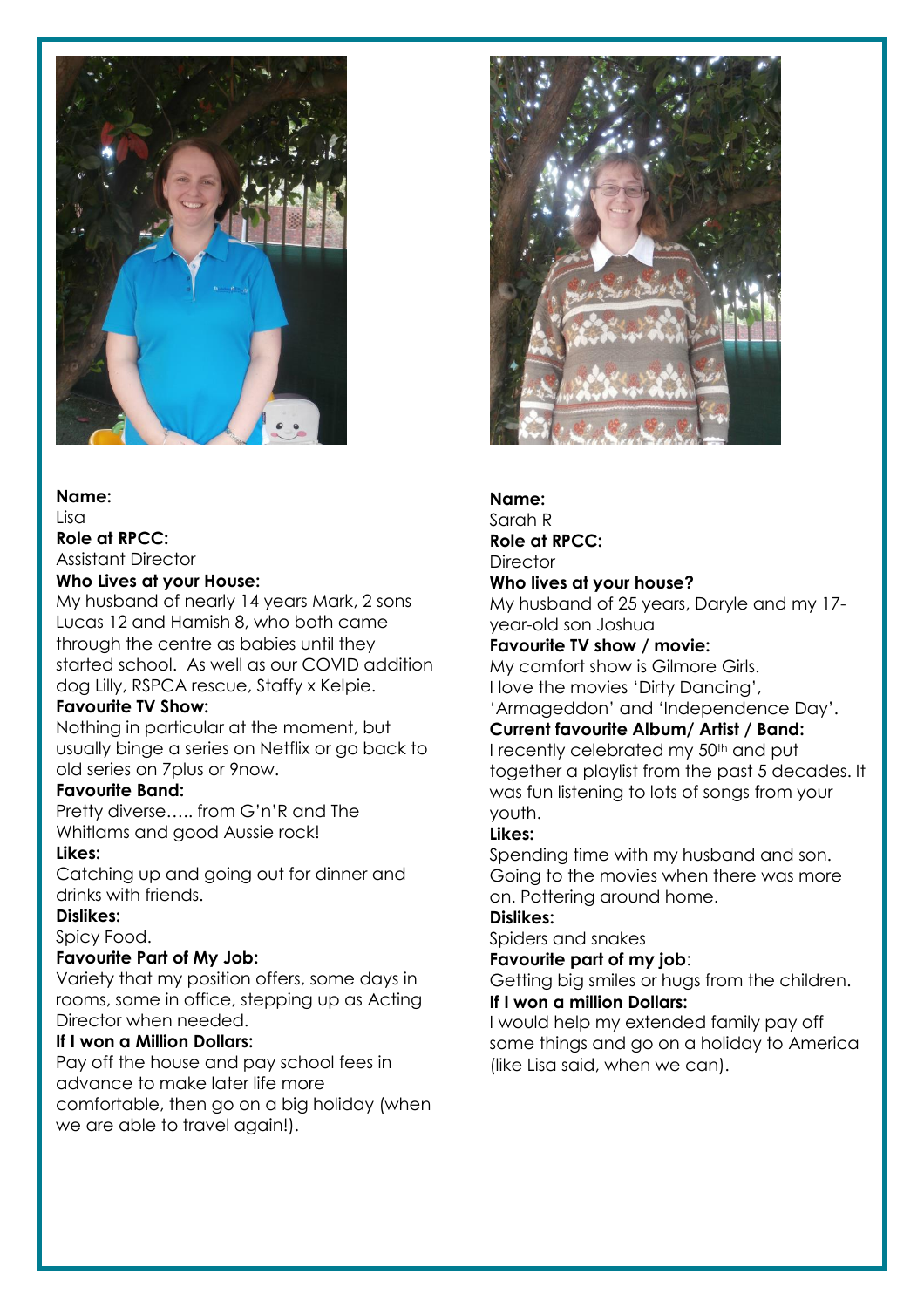## **Public Holidays**

We have had a few queries lately regarding the charge of Public Holidays. We do charge for Public Holidays throughout the year, as we still have overheads to pay, eg wages for our permanent staff. We do allow, however, that you swap to another day in the same week, if your usual day falls on a Public Holiday, **if** we have the space available. Please see the following section regarding bookings from our handbook, which all families receive at enrolment and we encourage you to read thoroughly. If you would like another copy of the handbook, please let us know and we will email you a copy.

#### **BOOKINGS**

#### *Hours of Operation*

| The Centre is open from Monday to Friday:                 |           |           |  |
|-----------------------------------------------------------|-----------|-----------|--|
| <b>Morning</b>                                            | 7.30 am   | $1.00$ pm |  |
| Afternoon                                                 | $1.00$ pm | 6.15 pm   |  |
| Day                                                       | 7.30am    | $6.15$ pm |  |
| The Centre is <b>closed</b> public holidays and for about |           |           |  |
| 5-7 days over the Christmas/New Year period,              |           |           |  |

usually only operating for a morning session on the last working day before Christmas.

The Centre opens at 7.30am and closes 6.15pm, this means that families and children should not be at the Centre before 7.30am and out of the premises no later than 6.15pm. Due to licensing and operational matters these session times are fixed. **If you are running late we ask you to contact the Centre to let us know,** this allows us to plan for the child/ren and educators to make their own arrangements as they may be finishing work late. A late fee of *\$2 per minute* will apply for collection outside the session time.

#### *Types of Bookings*

In order to better meet the needs of our families at Rose Park Community Childcare we offer the following types of booked sessions.

#### **Permanent Booking**:

These sessions that you require are booked and held for you on a permanent weekly basis. You will be charged for these sessions even if you do not attend. **For example: - due to illness, holidays, or if these bookings fall on a public holiday**. We require two weeks' notice of permanent cancelation of or reduction of these bookings, however, an increase or change of booked sessions may be available earlier, please contact the Director.

**Extra time/casual**:

These bookings are usually made in the short term.

Availability will depend on child/educator ratios and are not always guaranteed. No fee will be charged if 24 hours' notice is given of cancellation.

#### *Holidays, Illness and Other Non-Attendance*

Please note that all booked sessions **will be charged for even if children do not attend.** This includes being charged for **holidays, public holidays and illness.** Charges do not apply to the end of year shutdown period.

We do encourage you to let us know if you are going to be away in advance as much as possible. This allows us to plan for the groups and offer casual bookings to other families that maybe looking additional care. *This is especially important if your child has special dietary requirements.*

# **Carparking**

We have heard that, on occasions, there have been issues with carparking along Close St in the mornings. Please be mindful for your community members and park your car so others are able to either park in front of you or behind, don't leave spaces that are not big enough for someone else not to be able to get into. Also, if you need to make phones calls once you are back in your car, could you please be respectful to others and move your vehicle down the road and then do what you need to do before going off to work. Everyone is busy in the mornings to get to work, drop off other children at kindy and school etc, so please show some respect and kindness to each other while parking.

*A little consideration goes a long way.*

## **Ambulance Cover**

We have had some recent clarification from SA Ambulance in regard to the ambulance cover that we pay for at the Centre. We pay a small amount per head if an ambulance needs to be called for an accident that may occur at the Centre. This policy does not cover calls for preexisting illnesses e.g. asthma attack. If you have a private health cover which includes ambulance cover, you will not be covered under our policy. SA Ambulance will recover the costs from you via your health fund.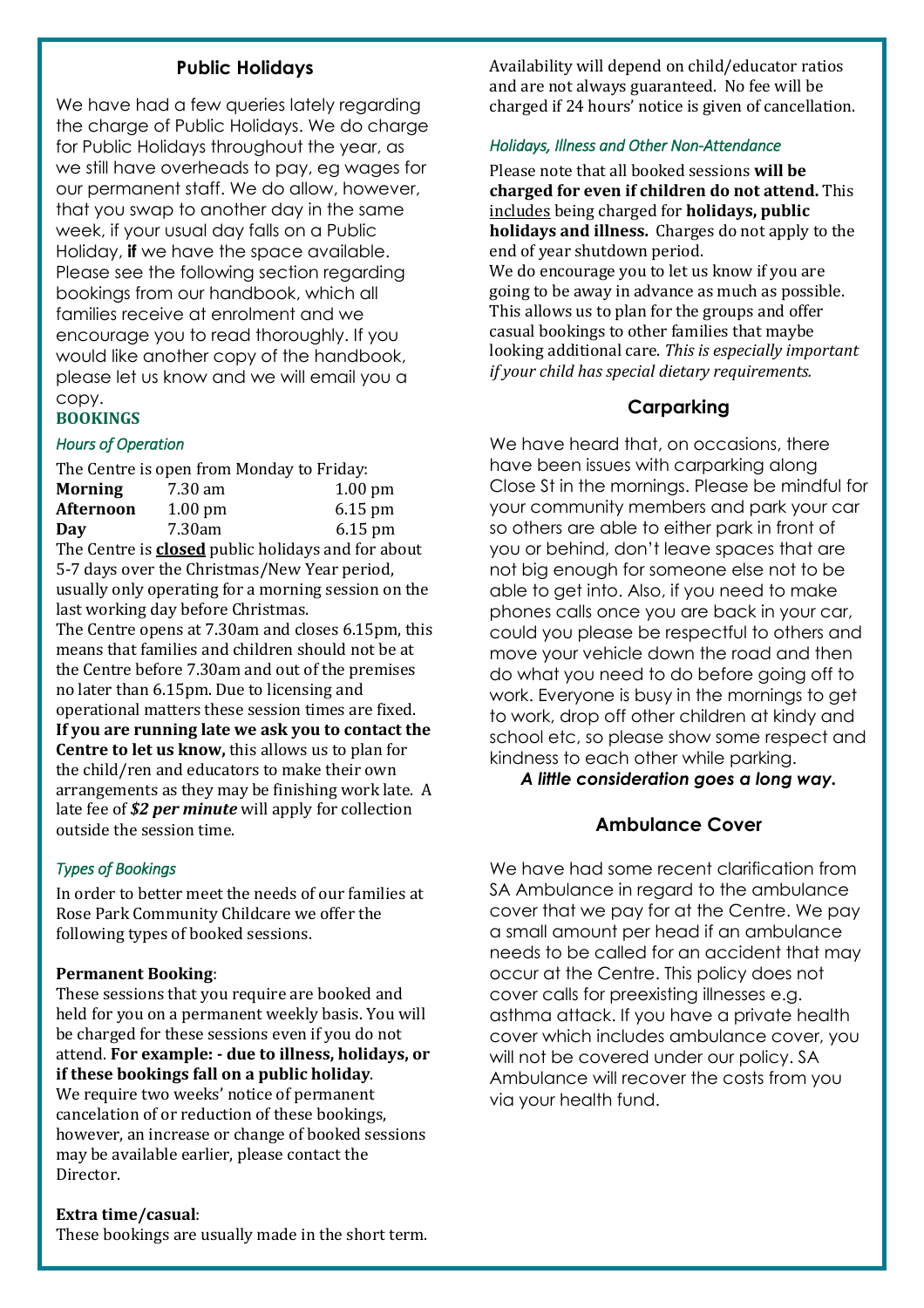# **A message from our Educational Leader -Quality Area 4: Staffing Arrangements**

At RPCC we pride ourselves on having a confident, supportive,



**Early Childhood Australia** for young children

capable, diverse, communicative, respectful and consistent working educators' team. The positive relationships between the education team benefits the children's learning and development, through delivering a highquality education and care program. It is a requirement of the National Quality Regulations, that all educators are to have either a Certificate 3 level Education and care qualification or a Diploma in Early childhood education and care. A centre should also have access to an Early Childhood Teacher based on the number of children in attendance at the centre (acecqa.gov.au). At RPCC we are blessed with a range of educators all with the above qualifications, and varying age ranges Every educator brings a range of culture, abilities and knowledge to the service, just as the families and children who attend care. Through valuing, and living by the ECA Code of Ethics, educators are never discriminated against by age, gender, sexuality, economic status, religion, culture, language or national origin. The educators employed at RPCC are professional, trusted and valued and through continuous reflective discussions, are able provide you and your child with a lively culture of learning and care.

Kylie හි

# **News from the rooms…..**

# **Babies**

In the under 2's, "we consider children to be 'inquirers,' who make choices, ask, investigate, think, create, reflect, participate, co construct knowledge and collaborate with others in their learning" - RPCC Educational Philosophy.

Play is a way in which children learn to make sense of their world through hands on exploration.

Educators have observed various thought processes (cognitive development) evident in children's play. Dispositions, which include problem solving, inquiry, experimenting, curiosity, investigating and hypothesising are also observed regularly. There is also evidence emerging in children's learning through provocations educators have provided. Provocations which have promoted cognitive development have included our weights and scales with loose

parts (exploring early maths concepts of weight, volume and measurement), magnets (cause and effect, trial and error).



Our amazing home corner area provides children with opportunities to explore functional play – we have recently been observing several of our under 2's explore this concept. Functional play is a repetitive action such as throwing objects, opening and closing things, filling and pouring out cups/teaset. This is how a child learns about their world around them. Functional play is mentioned in Piaget's (Theorist) stage of cognitive development. Our home corner area not only explores this concept but promotes social skills and language development.



"Educators encourage children's curiosity and wonder to ensure that the curriculum emerges from the children's interests" - RPCC Educational Philosophy.

In celebration of Book Week, we remind families about our own Community Library 'Bring a book, swap a book' if you have books at home you would like to share with our library. We have ordered a special weather proof box that they will be in on a permanent basis.

# **Toddlers**

With the change of the season comes the change to the toddler room program. It now includes environmental learning. The weather has had many unpredictable patterns and has therefore provided an opportunity for many teachable moments as guided by the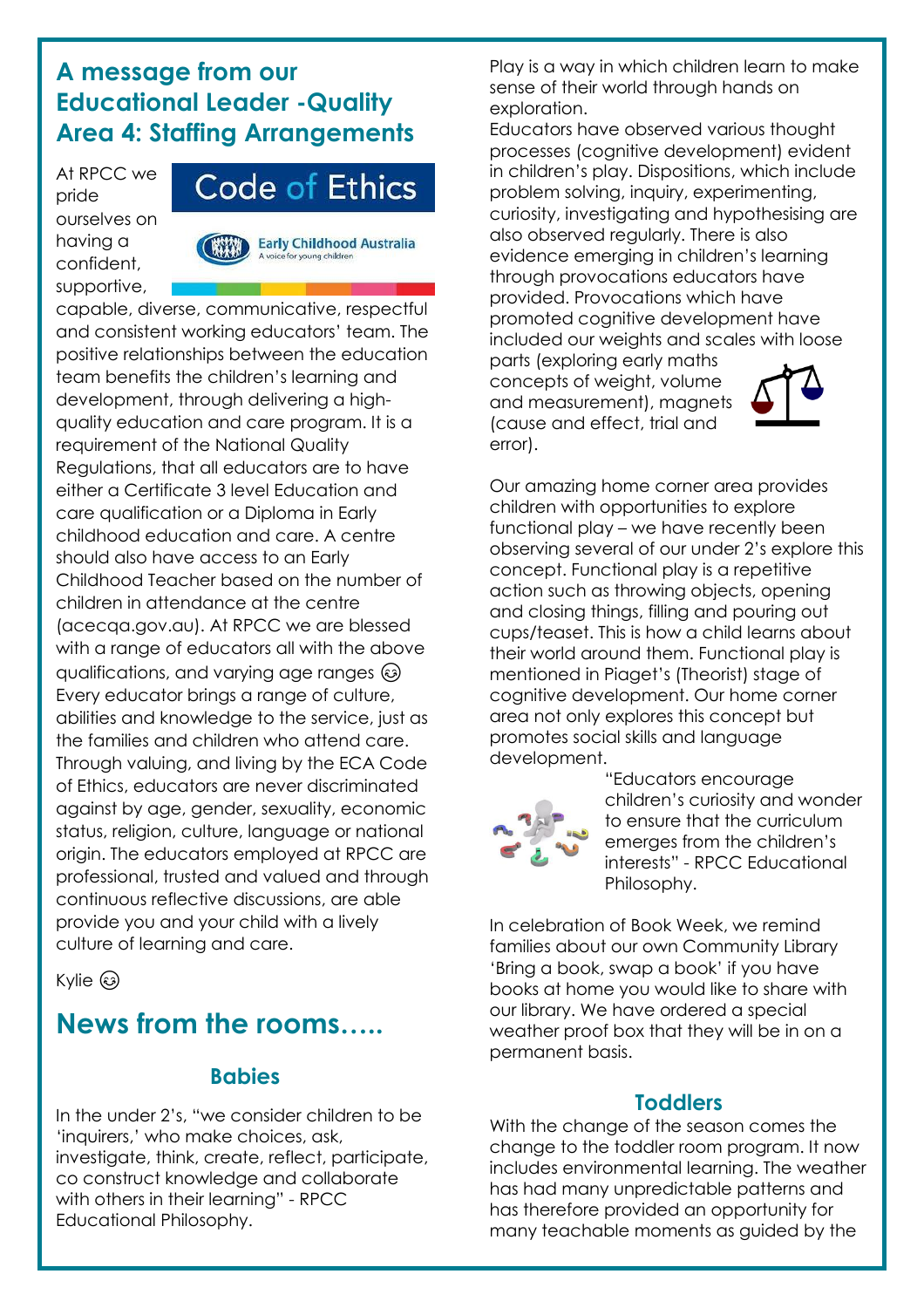children. You may have observed the many mobiles in our play space. The wind has been a topic of conversation with many children referencing the wind as it blows about the yard. As you are aware, we use nature as the third teacher to provide meaning and knowledge about the world in which the children live in. Educators extend and scaffold on children's interest as we explore the wind in our environment. Through play we have looked at the movement of the wind and created many ways in which to reference this. Wind mobiles in collaborative art sessions, in text and literature, in conversation and observation, all intentionally applied to educate children about seasonal changes. As children develop, the outside world can become a little frightening as children become more aware of their surroundings. Fear creeps in as new sounds and feelings are recognised. Educators support children with connection time or "time in" as we like to reference. The wind was a little scary for some, so exposure to various investigations based on the wind, helped to decrease the fear and replace it with understanding. Educators use the same approach for noises that are heard and not always seen. Exposure decreases the fear as does a cuddle, a safe quiet space or story about what noises are heard within the community. Strategies are a very important dynamic in the under 2 rooms as we support children and families with many stages of development.

Under 2 families may also be aware of the term ''connection'' often used by educators. Educators are focused on building secure relationships with children, so that they feel safe to play independently within their care environment. We use connection to anchor relationships between children, educators and families. To support children when they are experiencing big emotions and behaviours, for co regulation and development. The benefit of a hug or human contact is by far the best strategy for a successful learning environment with strong, secure attachments.

You may be aware that Book Week was postponed from August to October this year.



**Book week runs from October 17th to the 23rd. Literacy is an embedded element of the under 2 programs; for speech and language development,** 

**increased knowledge and understanding of the world and program elements, for time in and connection and solitary play.** 



**During this time, we will be celebrating Book Week with ''share your favourite book at care". Under 2 educators ask that you and your child select a book together from home to share at childcare.**

This provides a sense of belonging and pride, as children delight in bringing a special item brought from home. We look forward to seeing your choice! (please label your book so that it is returned to its rightful owner  $\circled{e}$ ) As always, if you have any questions or queries about your child or the educational program, educators are more than happy to discuss and share with you. We are proud of what we do, sharing knowledge with you brings joy to our day.

Happy learning, Kylie, Syl and Ama.

# **Wallabies**

Spring is here, and the children are enjoying the warmer weather.

The Wallaby children have been exploring many concepts included in the acronym S.T.E.A.M (Science, Technology, Engineering, Art and Maths). The children have been developing their early coding skills (maths) using the robot, exploring the science of bubbles, colour mixing – both with bubbles and with paint and exploring the concept of volume and capacity through water play.





The vegetable garden has provided us with lots of peas and sugar snaps, the children have learnt about how the bees help